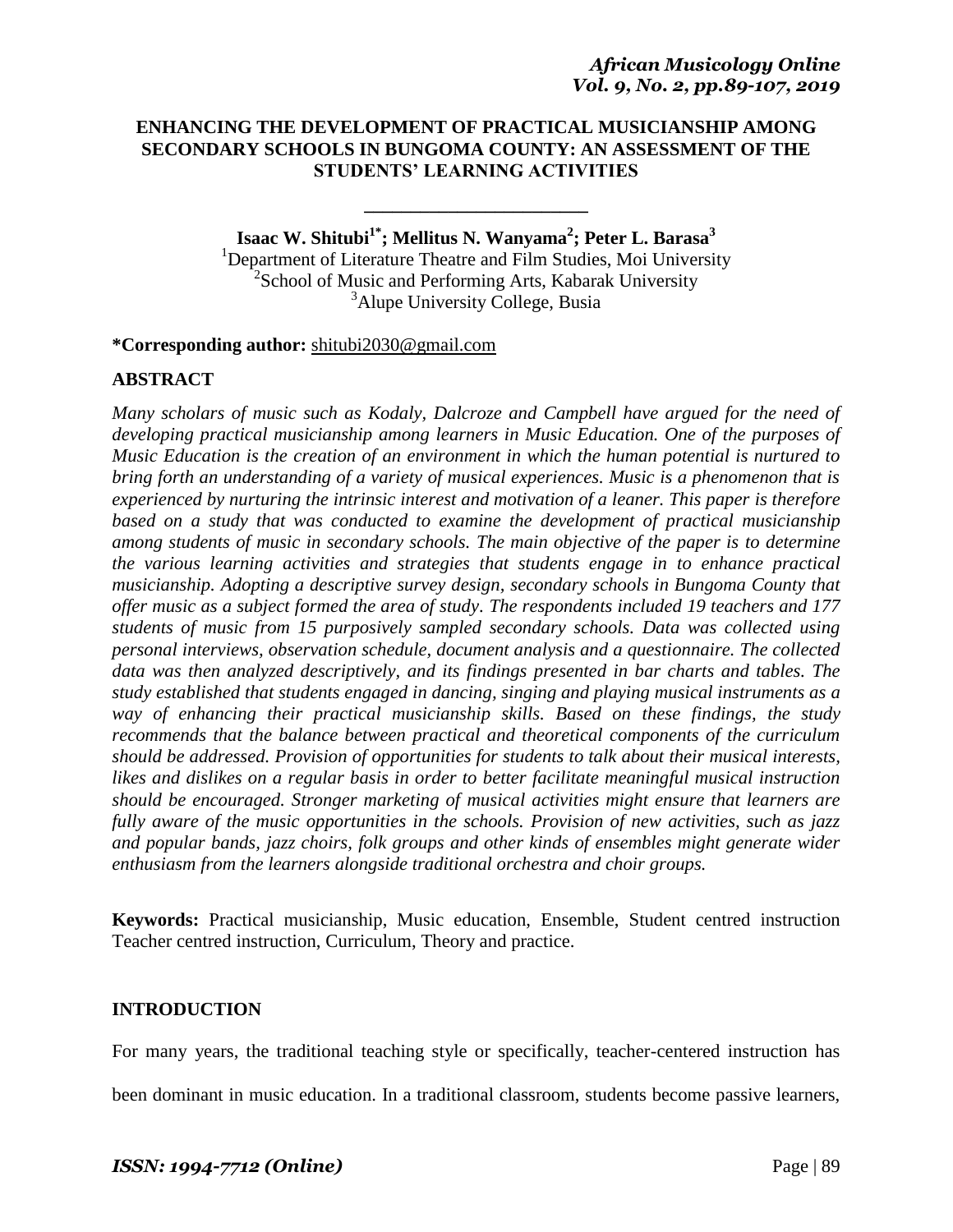or rather just recipients of teachers" knowledge and wisdom. They have no control over their own learning as teachers make all the decisions concerning the curriculum, teaching methods, and the different forms of assessment (Duckworth, Quinn & Seligman, 2009). Drawing from Elliot"s Praxial Music Education (PME) philosophy, Margaret Barrett (2007) reiterates that the PME philosophy puts emphasis on appreciation of music. Music appreciation according to Elliot (1995), occurs in and through various forms of musical engagement including knowledge of cultural and social contexts, and the uses of music in experience" (p. 56). Duckworth et al. (2009) asserts that teacher-centered learning prevents students" musicianship growth and general educational growth. In contrast, in a learner-centered classroom, students are actively involved in learning and they have greater input into what they learn, how they learn it, and when they learn it (Weimer, 2012).

This means that students take responsibility of their own learning and are directly involved in the learning process. Learner-centred teaching style focuses on how students learn instead of how teachers teach (Wohlfarth et al., 2008). Weimer (2012) further indicates that in a learner-centered classroom, teachers abandon lecture notes and power point presentations for more active, engaging, collaborative style of teaching. McCombs and Whistler (1997) observe that teachers of music are strongly encouraged to employ learner-centered pedagogical approaches if they are to nurture musicianship among students. These authors further indicate that learner-centered instruction is most suitable for the more autonomous, and more self-directed learners who not only participate on what, how, and when to learn, but also construct their own learning experiences. The learner-centered approach therefore reflects and is rooted in constructivist philosophy of teaching (Brown, 2008; McCombs & Whistler, 1997). In Constructivism, the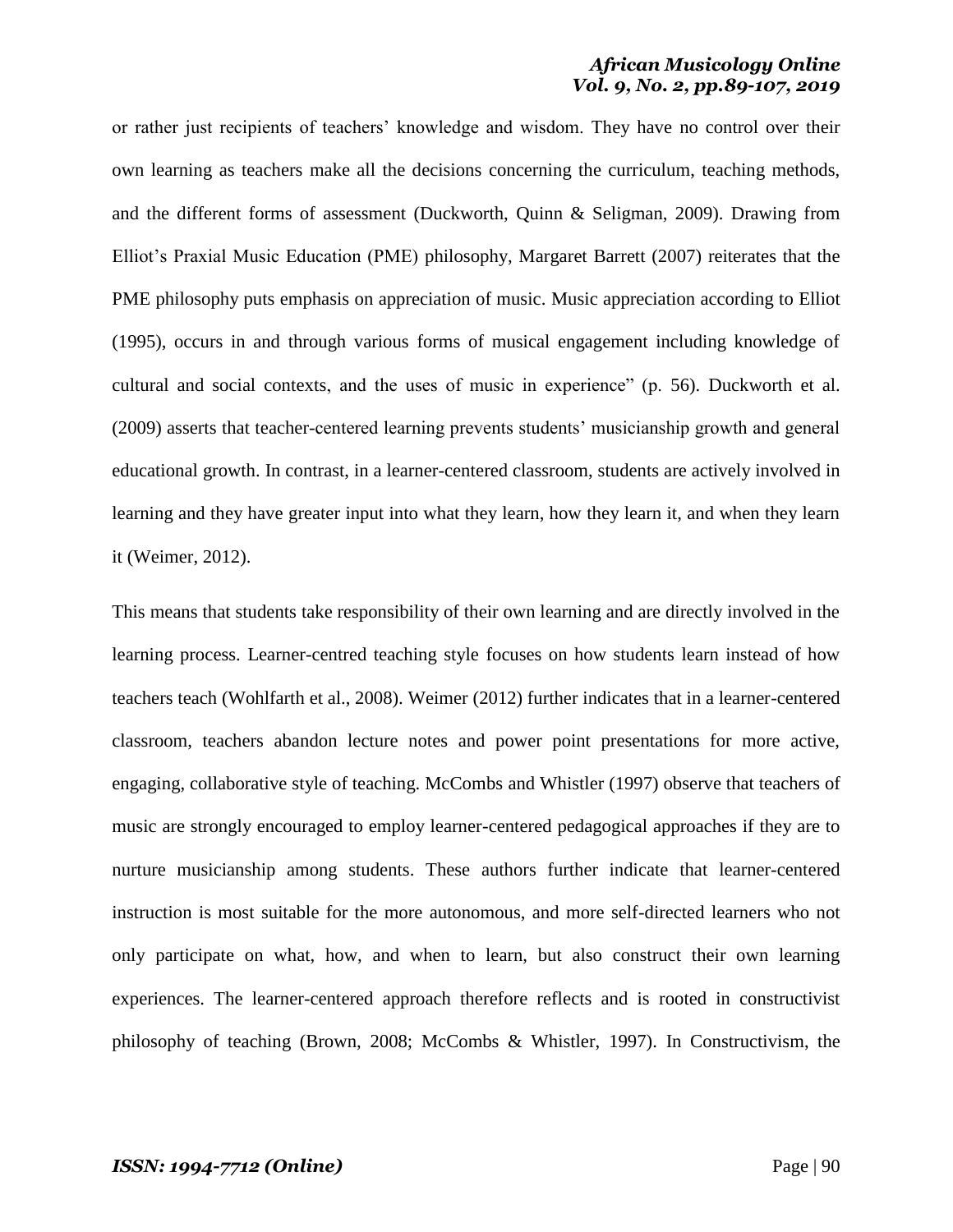learners learn by doing and experiencing rather than by depending on the teachers' wisdom and expertise to transmit knowledge (Brown & Jordania, 2011).

Langley (2003) consents that the ability to develop ones potential for practical musicianship makes one internalize music which then leads to aesthetic growth and sensitivity, enabling one to respond to music aesthetically, intellectually and emotionally, thereby gaining deeper meaning from musical experiences. The present Kenyan Secondary School Music Syllabus Kenya National Examination Council (KNEC), 2004) documents that one of the objectives of music education is to awaken and develop a learner"s intrinsic motivation for music. This is practical musicianship. Learners are expected to notate melodies and rhythms dictated to them, identify various intervals, cadences and modulations and develop interest in furthering these components after graduating. Unfortunately, there has been poor performance in the area of practical musicianship because graduates of music from secondary schools in Kenya are never keen on furthering musicianship once they are done with their Kenya Certificate of Secondary Education (KCSE) examinations. Music educators and other musicians agree that one of the goals of music education should be to help people develop what is sometimes called the "inner interest", a potential of musical possibilities which people draw on in performance (Swanwick, 1994). Music learning is cumulative and requires that previously mastered skills be employed in new situations.

Practical musicianship therefore is the ability of the learner to harness, to interpret music theory and all the information learned in class into practice. This is evident in the competencies displayed in performance in sight reading written music, performance on stage, vocally and on instrument, execution of dance steps and movements in response to the sound produced. Given this background it became necessary to have a systematic study to investigate the influence of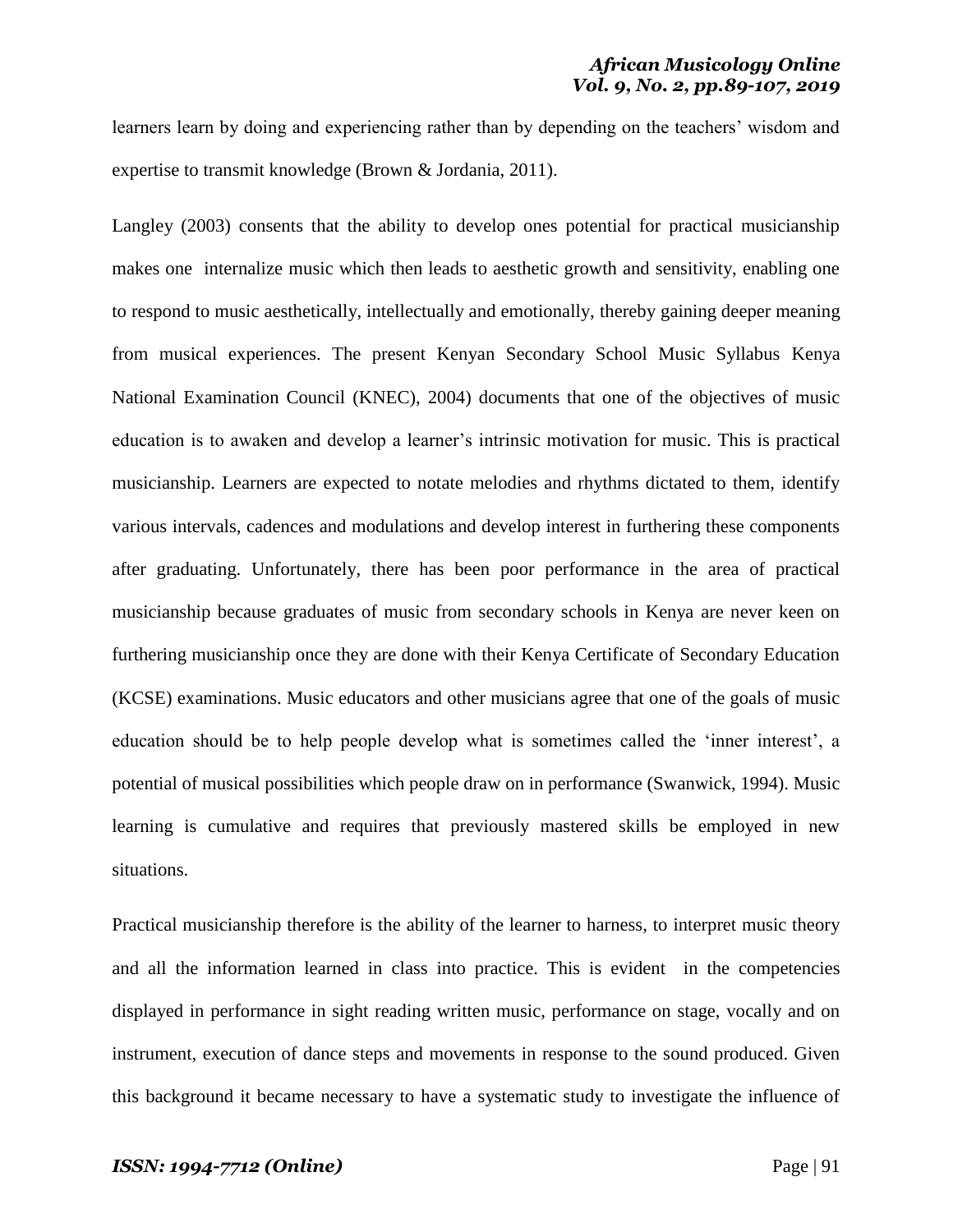instructional techniques employed by teachers of music in developing students' skills and competencies in practical musicianship.

#### **LITERATURE UNDERPINNING**

Plummerridge (1999) argues that music education has evolved over a very long period and music educators now support a variety of rationales and teaching approaches. It is for this reason that the characteristics of a competent teacher can be applied to secondary generalist teachers. As secondary classroom teachers are required to deliver the music curriculum as well as other subjects, they need to demonstrate similar skills of an effective teacher and have to employ a range of teaching strategies that enhance the musical experiences of students.

Today, one thing is obvious - educational practitioners, including teachers, students, and school administrators are living in an era of educational change (Smyth et al., 2000). Furthermore, Fullan (2001) asserts that 'educational change depends on what teachers do and think'. In contemporary society Drummond (1999) critically maintains that the main role of today's teacher now appears to be delivery of the curriculum. However, as Krueger and Casey (2000 pg, 134) argue, there are various major challenges that face today"s teachers in schools on a daily basis. It is for these reasons that teachers have to acquire certain skills and knowledge in their profession to survive in the classroom. For effective teaching and learning in classrooms teachers need to develop effective teaching and learning strategies. Tait (1992) points out that the successful music teachers develop many strategies and styles in order to address varied needs of their students. Accordingly, there is no one best style for teaching music, but rather a repertoire of strategies and a range of teaching styles such as individualized situation and apprenticeship.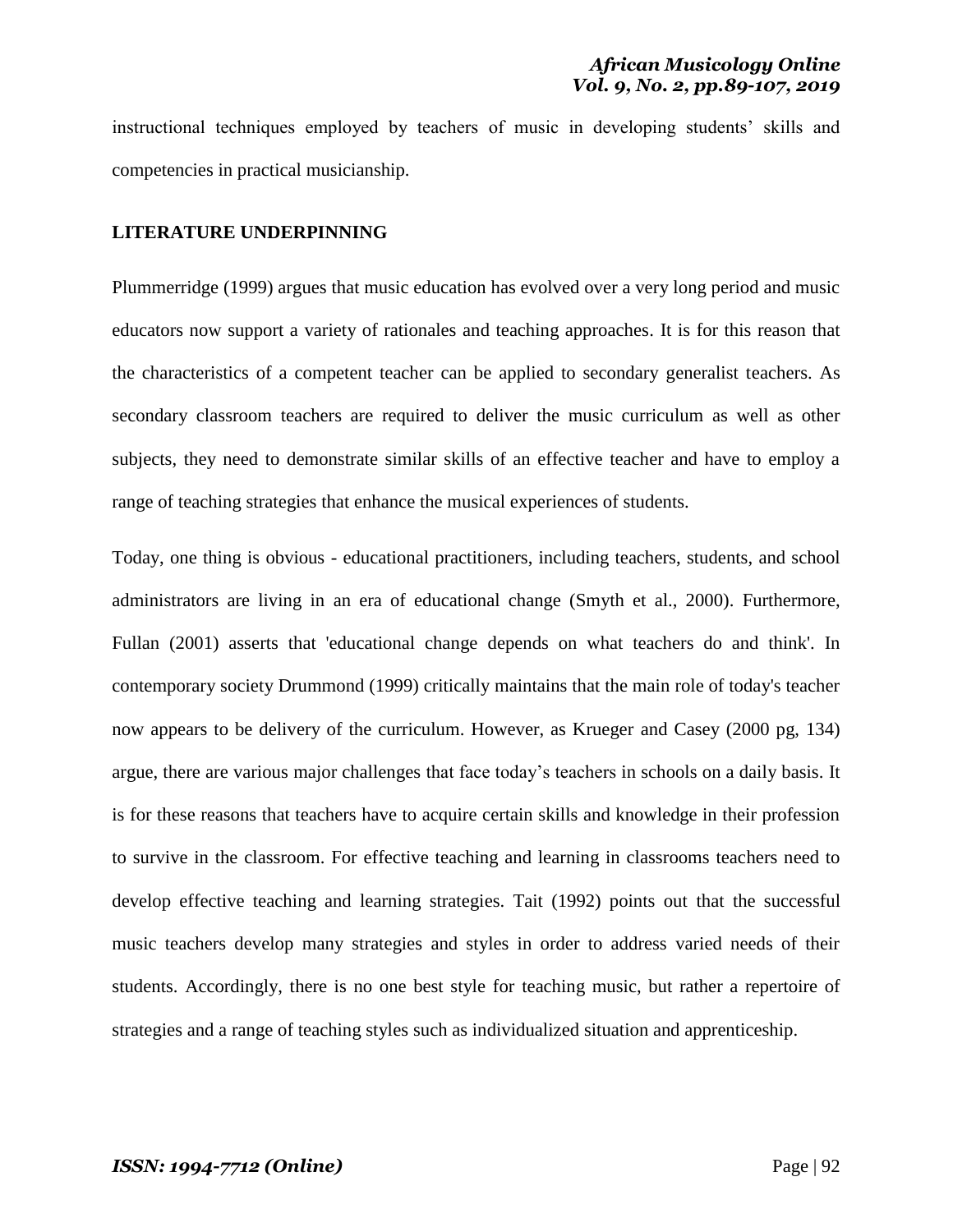In general terms teaching strategies and styles have to do with the "how" of music teaching. Depending on the situation, the teacher may use a combination of strategies, which can be referred to as the style, which contributes to the teaching profile of a teacher (Tait, 1992). Philpott (2001) also argues that for teachers' activities, the approaches and tactics used by the teacher for bringing about learning are important. However, it is suggested that activities and strategies differ from each other in their description.

According to Okwelle (2014) resource materials are derived from various sources they can be purchased, locally made, imported or even improvised when necessary for effective resource delivery. The professional music teacher needs to note that every resource material has its definite unique strength in teaching-learning situation. Furthermore, better teaching and faster learning of music concepts can be facilitated by careful selection, development and skillful utilization of appropriate resource materials by the competent teachers.

Onasanya and Omosewo (2011) state that, utilization to a large extent judges the value of resource materials by the degree in which they singly or collectively satisfy the derived resource needs. Resource materials are not ends in themselves but means of attaining specific resource functions. The ability of the teacher to effectively utilize the available resource materials optimizes the attainments of resource situation; this varies with the level of utilization.

There are various strategies that are suggested to enhance the Music teachers" competence in the selection, development and utilization of resource materials for effective music instruction delivery hence; develop positive attitude towards the development and use of resource materials utilization in music resource delivery in schools, the resource objectives, content learning activities (Wanjala, 2004). Taking into consideration the evaluation instruments by the teacher at the time of selection, development and utilization of resource materials is fundamental. In other

#### *ISSN: 1994-7712 (Online)* Page | 93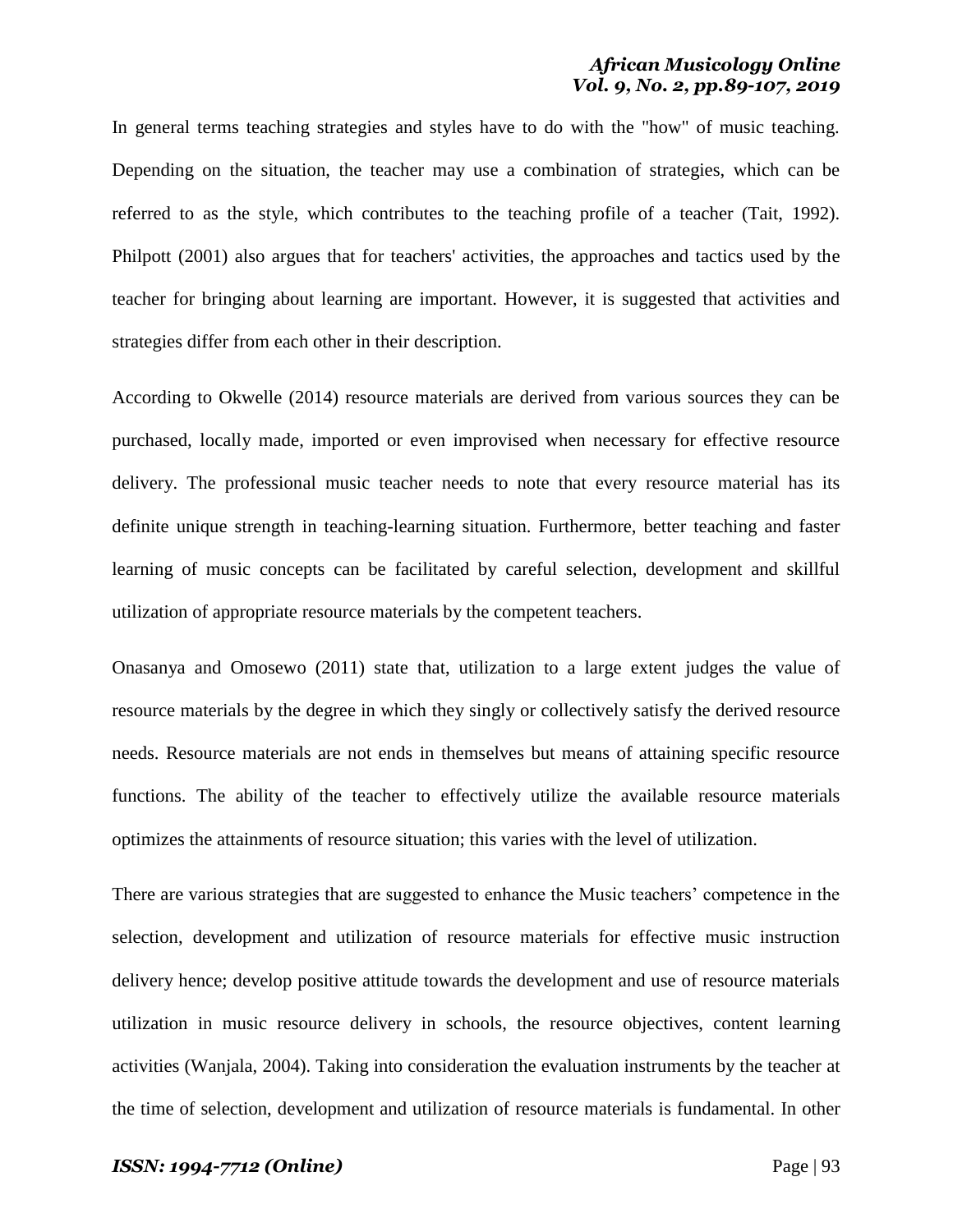words, maintain appropriateness of the materials to resource objectives, the music content for which the resource materials is being selected, where in doubt, the music teacher should consult. The aphorism that two good heads are better than one good head becomes more relevant in the field of education particularly in teaching.

Onasanya and Omosewo (2011) add that it also reflect individual differences of learners" characteristics in the use of resource materials. This is because the age, level, interest, socioeconomic background, learning style, musical skills of the learner often varies and hence materials to be selected, developed and used should relate to the individual differences of the learner. This is necessary because learners as human beings learn through various senses and hence the resources/materials that appeal to more than one sense should essentially be utilized.

Economic factors should be considered in selecting resource materials for use in music lesson delivery. Finance is one of the major problems facing schools. Therefore, the teacher must consider the cost of financial implications of the resource to be selected for classroom utilization. There are a lot of resources in the local neighborhood which innovative teacher can exploit for the benefit of their students. Before selecting or developing any resource, consideration should be given on the number of teaching/learning situations to which the resource can be applied. This is because it is more economical to buy or develop materials which have dual usage than ones that can be applied in a single learning situation. Therefore, acquisition of teaching aids having a wide range of practicability is essential (Urevbvu, 2006).

The teachers should realize the need for improvisation if the cost of purchasing is high. Such improvisation is a way of increasing inquiry, curiosity, creativity and productive application of intellect. Development or improvisation of teaching aids could also be done concurrently with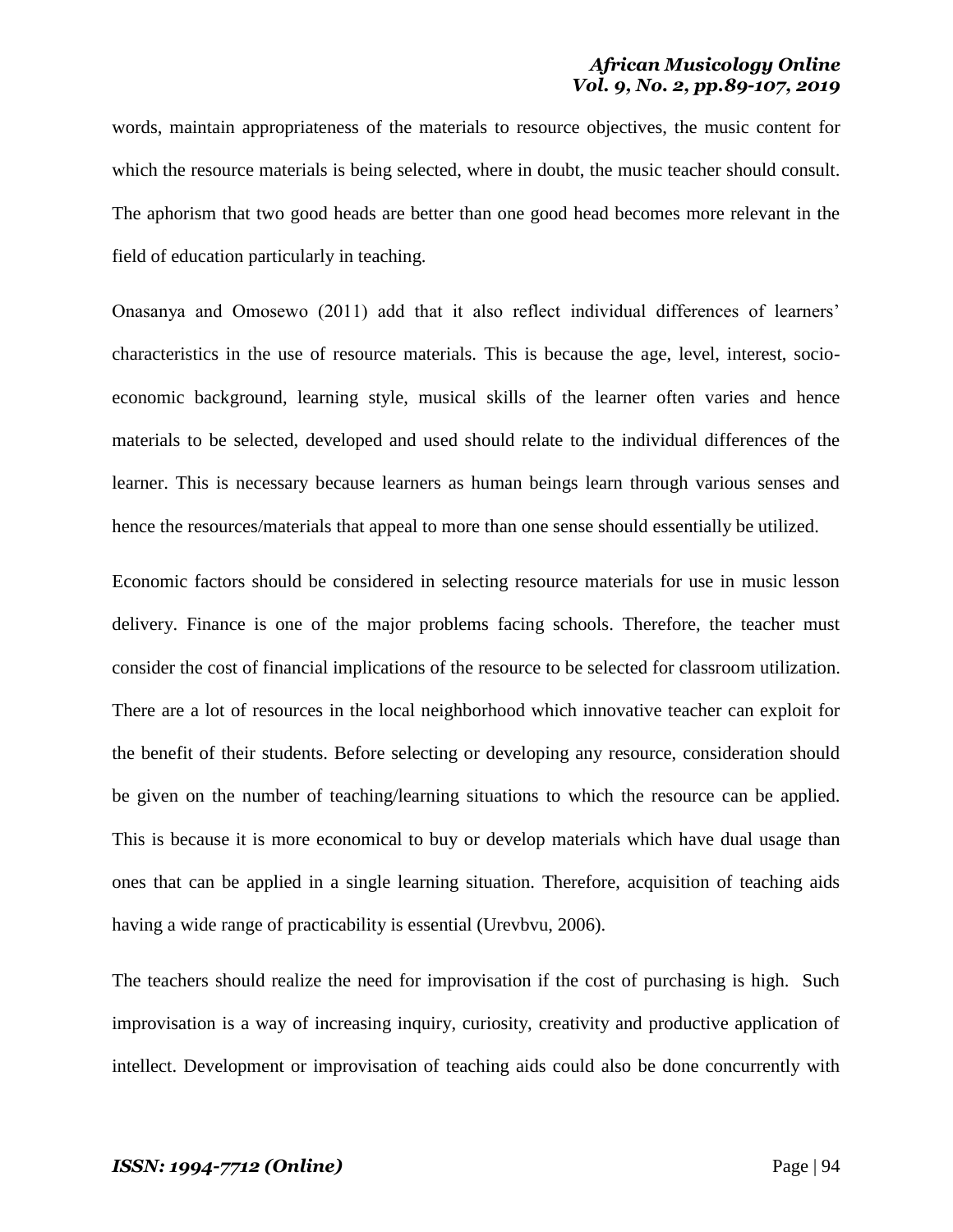the students such as project or group assignment in designing some gadgets of learning. This also promotes creativity among students.

Onasanya and Omosewo (2011) also included that some dynamic variables such as the size of the target audience, the classroom social climate, sitting, viewing and listening arrangement, available time space, the desired level of learners' response and participation are to be seriously considered in the decision, selection and development of resource materials for use in music lesson delivery. Once a resource material has been selected and developed, the teacher should preview the material before they are brought to the class to determine the operational state of the intended material, especially the manipulative aids, before the actual presentation. Multidimensional presentation should be encouraged as the use of variety of the materials will increase curiosity and may appeal to more than one sense of the learner. At the end of presentation with the teaching aids, outcomes should be measured to evaluate the effectiveness of resource delivery.

For future music education emancipation and multi-culture so far, this article has highlighted the conception that informal and individualized strategies do not necessarily result in motivation, participation and inclusion. Music educational issues, closely related to the knowledge development and content of the subject, have concerned misgivings about progression and the concern that areas of music creativity, composition and music listening are not highly prioritized in music education.

This paper has also stressed the fact that decentralization and an increase in individualization have resulted in large differences between schools. As a result of a sharp focus on individual students' interests and an openly formulated curriculum where (music) education is given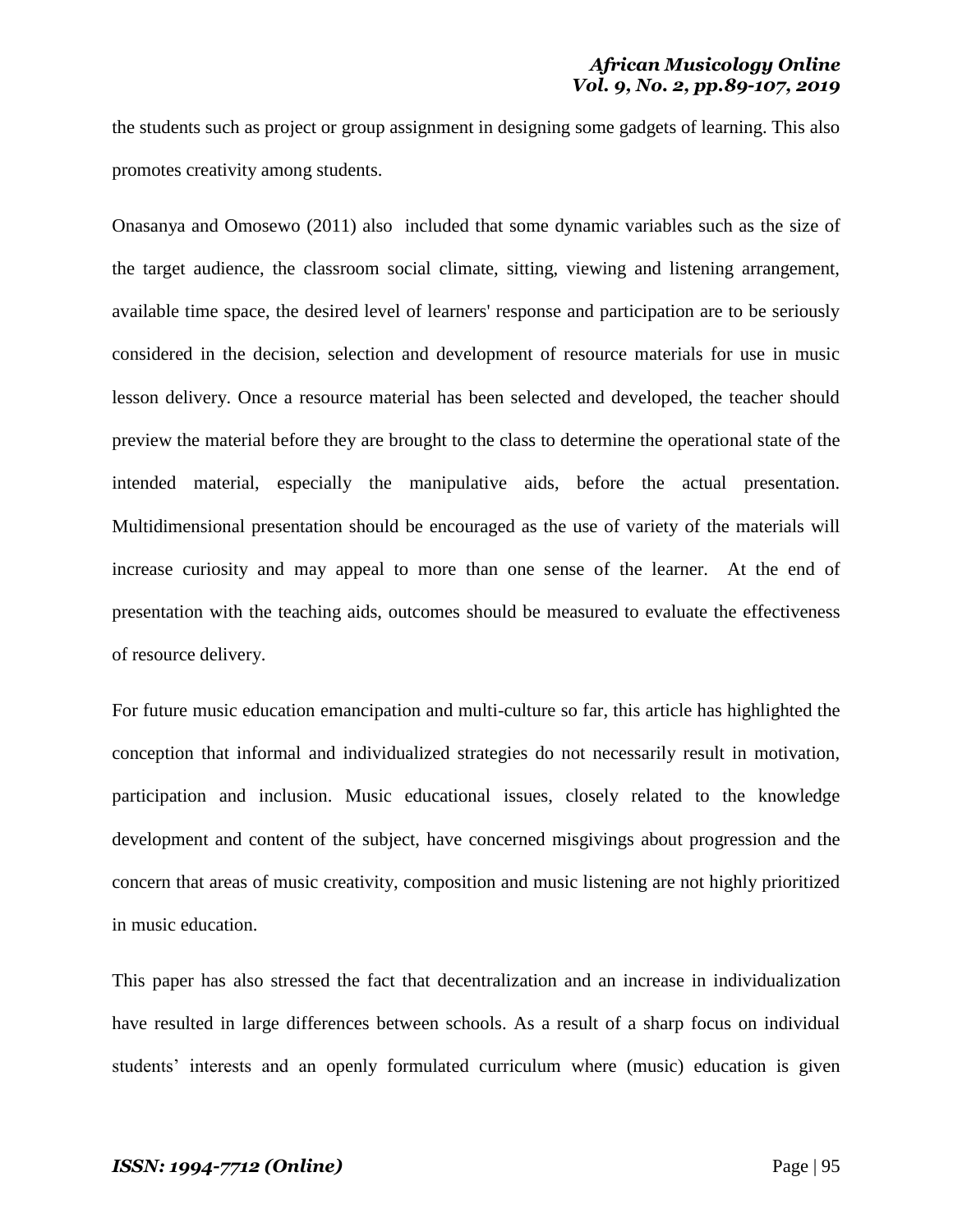opportunities to be situated; the context and traditions of the individual school combined with the participants' experiences it is possible to speak of music education in terms of culture.

Sernhede (2006) draws a parallel between this development trend and a general increase in ideas of distinctiveness, as well as what is sometimes referred to as "tribalization" (Maffesoli, 1988), which can lead to problems like marginalization and class segregation. Sernhede (2006) argues that it is unfortunate if schools are contributing to a strengthening of these segregating tendencies. Furthermore, this relates to considerations of the democratic task of schools to develop tolerance and understanding between geographic, ethnic, social and musical cultures; to facilitate meetings between people of different generations, gender and who have different interests. Young people in today's society neither adopt nor grow unreflecting into their parents' life choices, cultures or a particular traditional canon. Meaning and goals must be created and reconstructed by the individual (Sernhede, 2006). If schools succeed in their democratic task, they will not only develop responsible, aware and unprejudiced citizens but also students will be able to find alternative and multiple identities, life worlds and choices – which are referred to as emancipation in critical pedagogy (cf. Freire, 1972; Wright, 2008).

Problems surrounding an individually or locally rooted music education connect to the relationship between the local, the global and media"s functions in these processes. Media is an important inspiration in young people"s identity construction. Media "teaches" people what values are considered to be important, what lifestyles are possible and desirable. It is sometimes said that young people live in a global music culture, where through media they both encounter and can 'conquer' different genres and cultures (Skolverket, 2004b).

Even though we, in this context cannot further examine this complex issue, it is necessary to stress that the cultural multitude and its role models, through globalization, has actually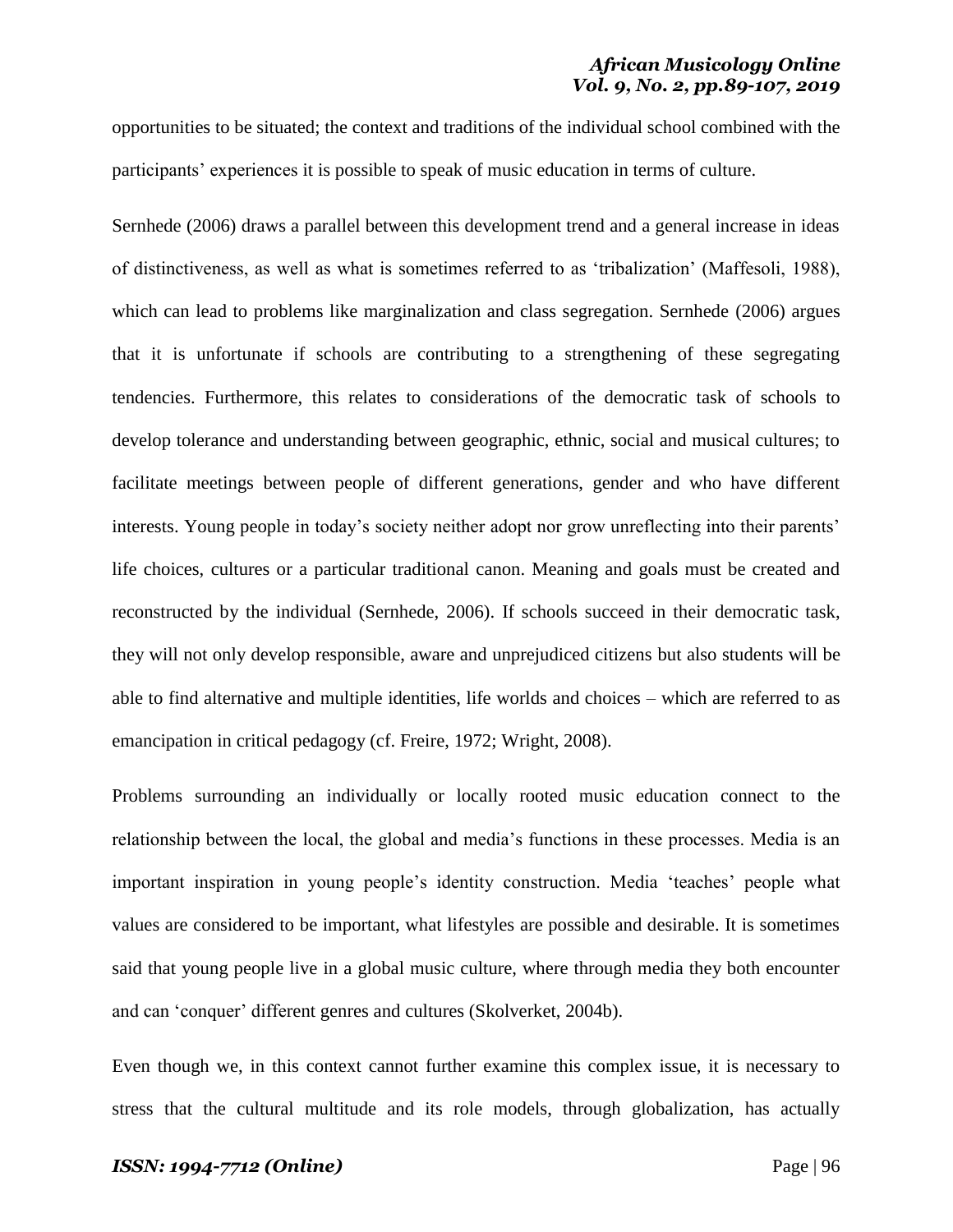decreased (Giddens, 1990, 1991; Bauman, 2000, 2001; Lundberg et al., 2003; Smiers, 2003). It is therefore necessary for teachers, parents and religious leaders to develop a professional awareness concerning issues related to the role that media plays in young people"s lives. Undoubtedly, music education needs to address and include popular culture, but it should also contain a critical and sound discussion concerning popular culture and media. In that way, music learning has the potential to contribute to a thriving multitude and will encourage solidarity, acceptance and awareness within the frame of compulsory music education (Georgii-Hemming & Westvall, 2010).

Undoubtedly, school is a part of the society, as is popular culture and as a result schools need to strive towards an understanding of this culture. Students also need to be able to have their own experiences of music – physically, intellectually and emotionally – and be given opportunities to understand cultural processes and structures in society, as well as in educational settings (Ruud, 1997). Thus, a central issue is what functions and roles music education as part of compulsory school will and can have in the future. It may not be productive any more to strive for schools to become more informal and further approach students' everyday lives (Sernhede, 2006).

Personal development and construction of meaning both occur through encounters between the known and the unknown. Sernhede (2006) argues that young people lack confidence in the current school system, not because of too much alienation, but because schools "let them do whatever they want"(pg. 15). Instead of deliberately structured and formalized learning, large parts of music education are currently characterized by informal pedagogical strategies. The original development that has influenced current Swedish education had democratic ambitions, but Sernhede argues that the resulting practices today do not lead to liberation and emancipation. In order to contribute to young people's identity work, opportunity to construct coherence and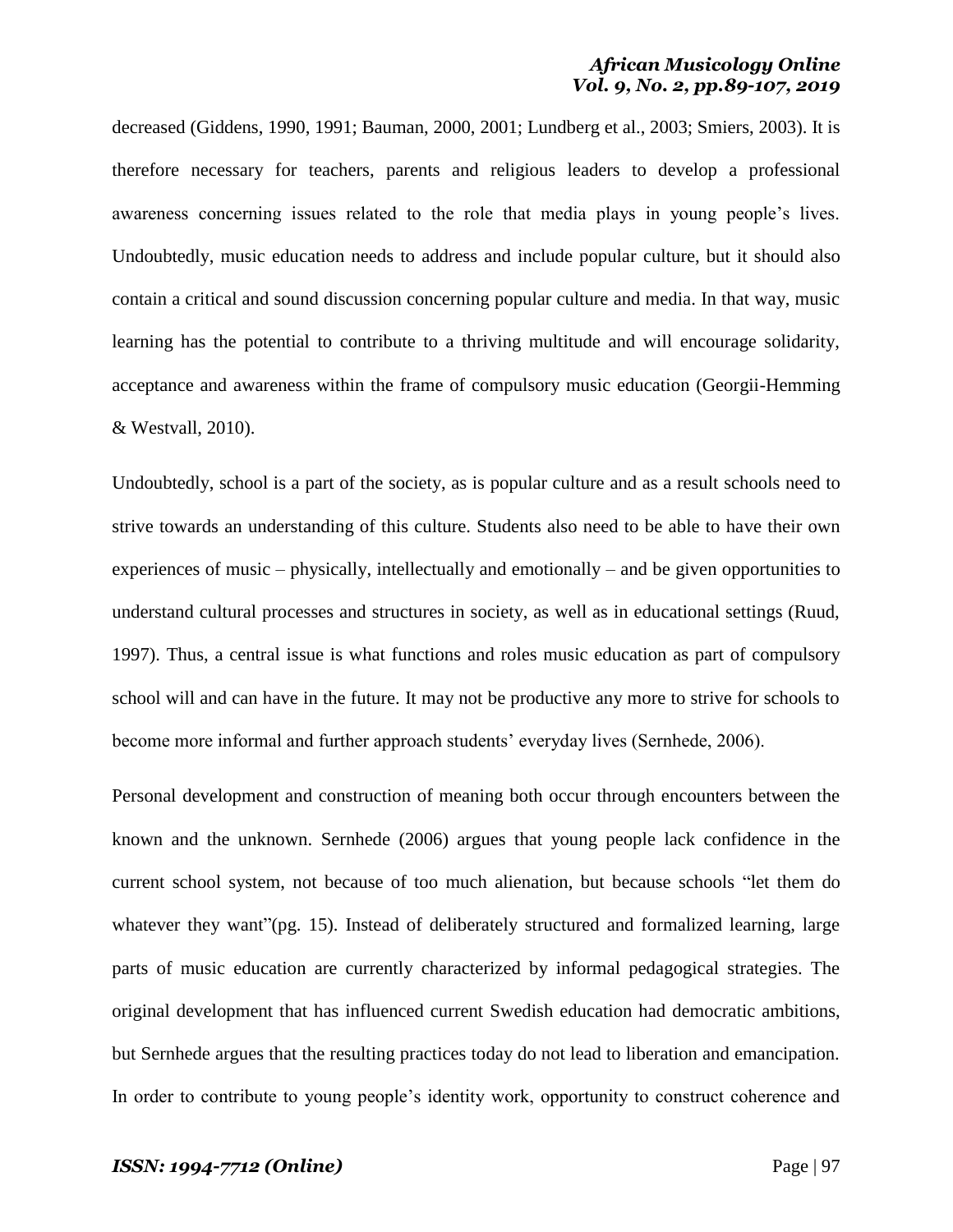meaning, schools need to represent a meeting place where questions can be asked from different perspectives (Sernhede, 2006).

#### **METHODOLOGY**

This study was based on constructivist research paradigm which basically explains how people learn. The constructivist paradigm considers that people construct their own understanding and knowledge of the world, through experiences and reflection on those experiences (Bereiter, 1994). In the classroom context, the constructivist view of learning can point towards a number of different teaching practices. In the most general sense, it usually means encouraging students to use active techniques (experiments, real-world problem solving) to create more knowledge and then to reflect on and talk about what they are doing and how their understanding is changing. The teacher makes sure he/she understands the students' pre-existing conceptions and guides the activity to address them and then build on them (Herrington &Oliver, 2000).

Descriptive Survey research design was used in this study adopting a mixed approach so as to explain the existing situation and generalise it to the entire population. Therefore, the main tool used for data collection was the questionnaire, Focused Group Discussions (FGDs), Interview schedules and observation schedules. Bryman (2004) observes that the design is relevant since it entails the collection of data on more than one case and at a single point in time in order to collect a body of data in connection with two or more variables, which are then examined to detect the patterns of association.

This study targeted secondary schools in Bungoma County, Kenya. The County has a total of 261 secondary schools but only 15 secondary schools offer music. In these 15 secondary schools offer Music, there were a total of 624 students who take Music and a total of 19 teachers of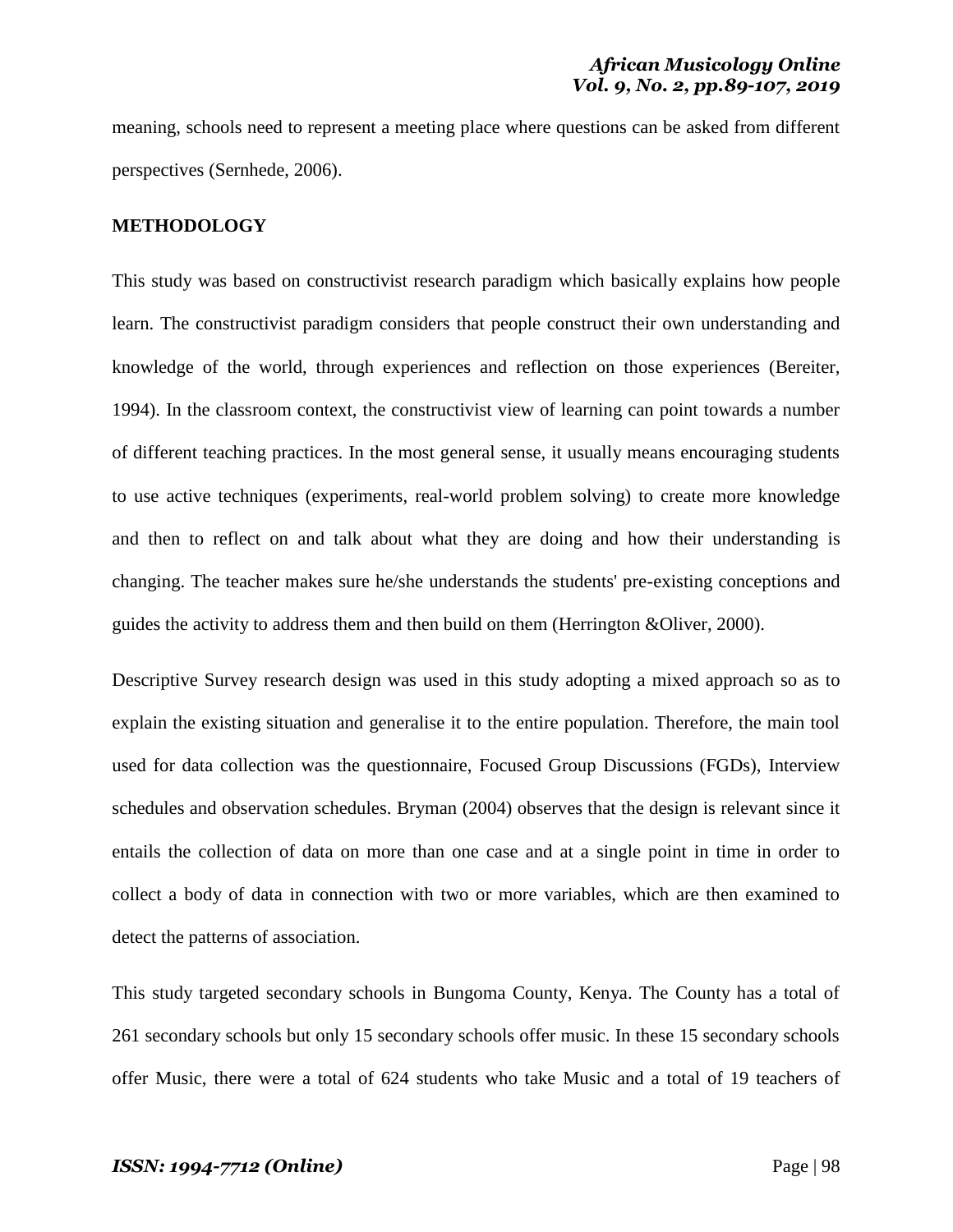Music (County Education Report, 2014). Of these students, 318 were in Form Four at the time of conducting the study. The target population comprised teachers of Music and the students who learn Music among the sampled schools. Stratified sampling was used to group the schools in sub-counties after which purposive sampling was done to select 15 out of 260 schools that offer music. In total, 19 teachers of Music were purposively sampled with a census sample of 177 students Form four students who undertook music.

| <b>Sub-County</b><br>(Strata)                                    | <b>Bungoma</b><br>West | <b>Bungoma</b><br>South | Kilimili<br><b>Bungoma</b> | West | Webuye Bungoma Bungoma<br>East | <b>North</b> | Mt.<br>Elgon | <b>Total</b> |
|------------------------------------------------------------------|------------------------|-------------------------|----------------------------|------|--------------------------------|--------------|--------------|--------------|
| Secondary schools                                                | 30                     | 60                      | 31                         | 30   | 51                             | 51           | 17           | 260          |
| Purposively<br>sampled schools                                   | 4                      | 2                       | $\overline{4}$             | 1    | 2                              | 1            | 1            | 15           |
| Students (All form<br>four in selected<br>schools)               | 55                     | 33                      | 46                         | 9    | 16                             | 10           | 8            | 177          |
| <b>Teachers</b><br>(Purposive)<br>sampling of music<br>teachers) | 5                      | 2                       | 6                          | 1    | 3                              | 1            | 1            | 19           |

**Table 1: Sampling Frame**

The collected data was cleaned, coded and thematically analysed. The responses were then interpreted based on the consistency of the facts and logical themes adduced to them. Descriptive statistics were used during data analysis and presented in charts and tables inform of frequencies and percentages.

## **RESULTS AND DISCUSSION**

In order to establish how practical musicianship was enhanced among secondary school students in Bungoma County, the author set an objective to examine the various learning strategies as well as activities engage in by the students. Teachers were therefore asked to state the music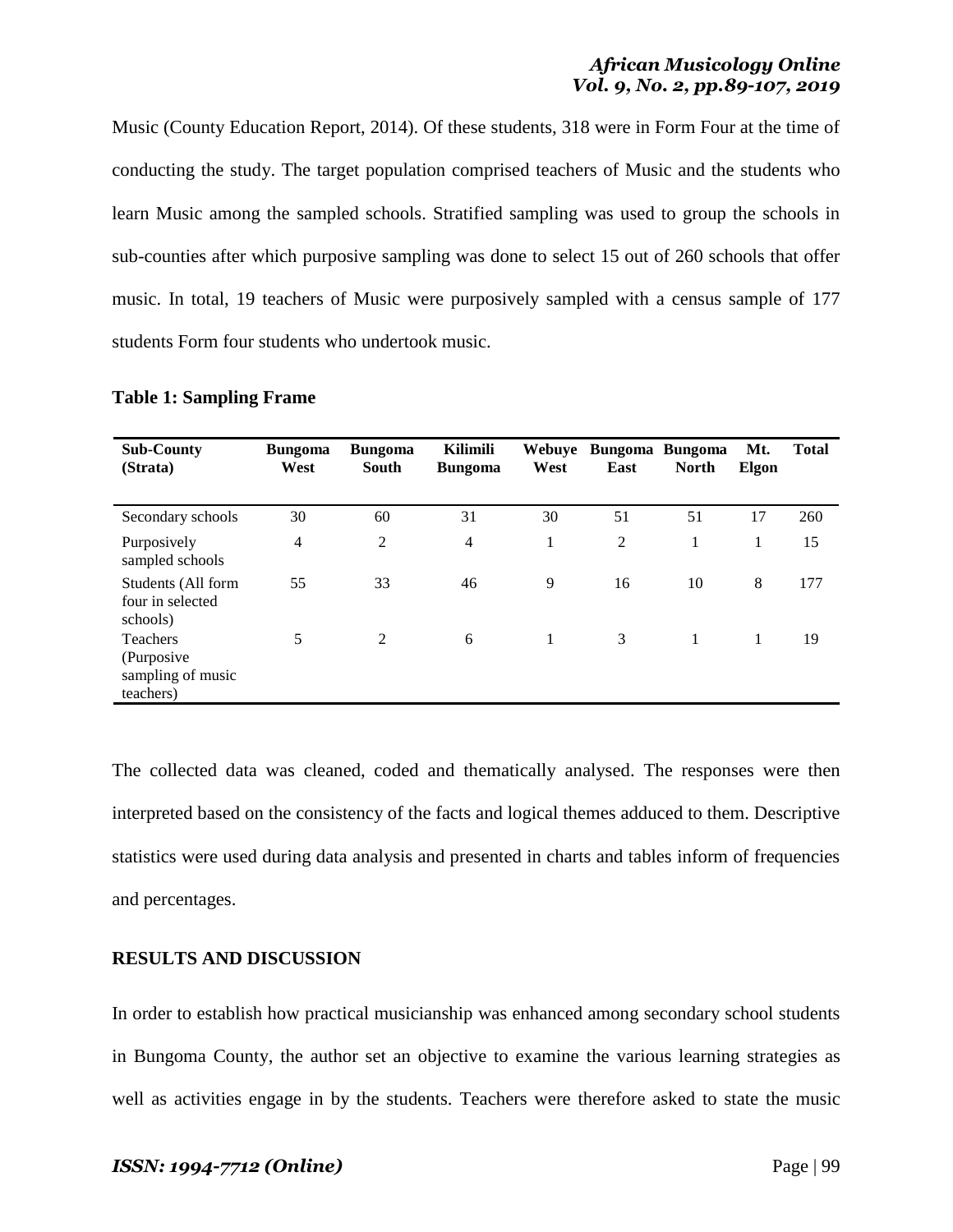activities in practical musicianship that the learners engage in while at the school. Majority 12 (63.2%) of the teachers indicated that students play musical instruments. These were followed by those who indicated that the learners engage in the composition of the songs. Figure 1 presents a summary of the responses.



### **Figure 1. Teachers' response on learning activities that students engage in**

### **Extent to which Students Conducted Music Learning Activities in Class**

To further achieve the objective for which this study was set, the students were asked to rate a set of given music activities meant to enhance their practical musicianship and the frequency with which they engage in these activities. On this the students' opinion were sought as to which extent the music learning activities were conducted in class. A four points Likert scale was used to rate the response provided by the students thus; 1 for Always, 2 for Occasionally, 3 for Not known, and 4 for Never. The findings are presented in Table 2.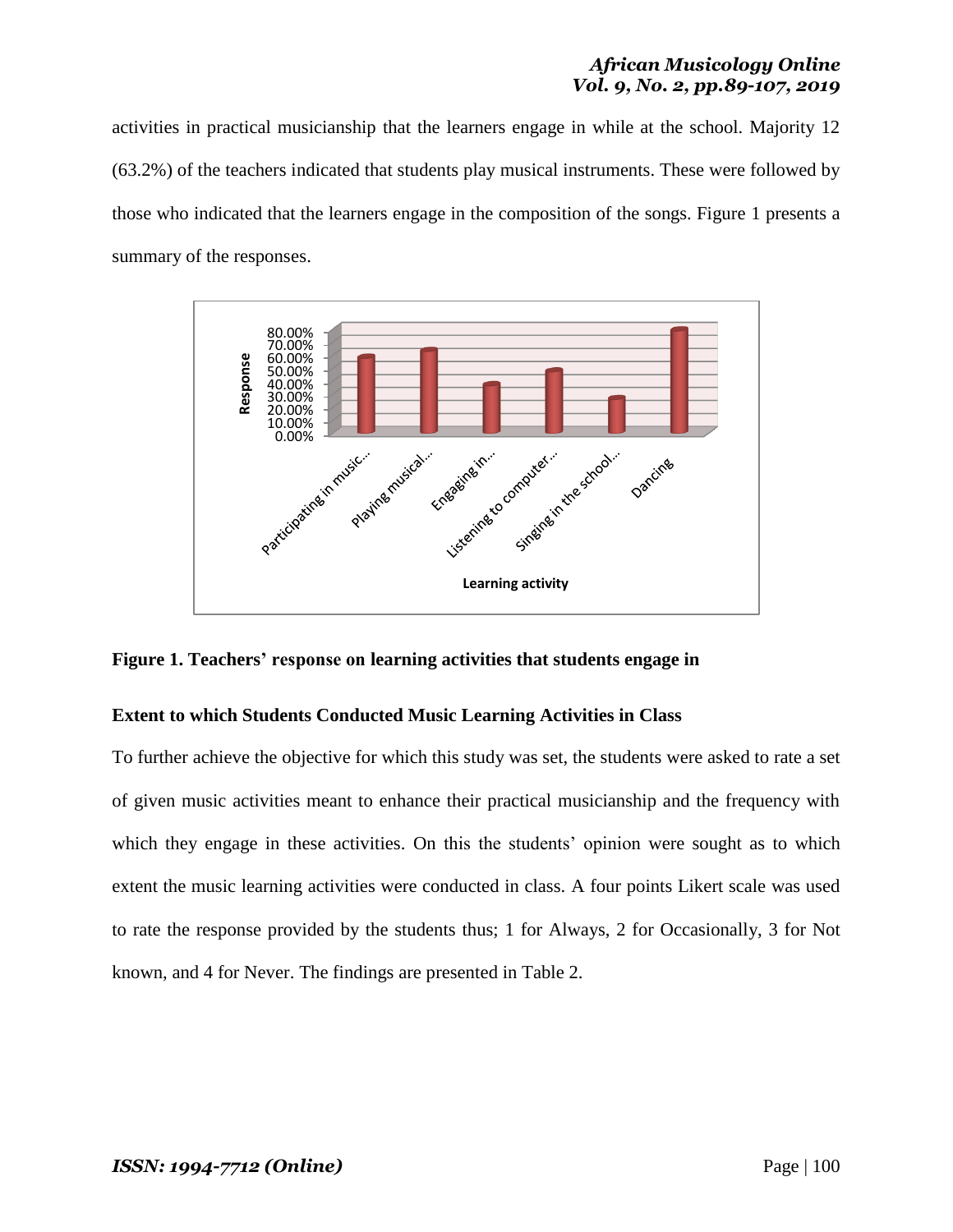| <b>Musicianship activity</b>     |    | 2  | 3  | 4  | <b>Mean</b> |
|----------------------------------|----|----|----|----|-------------|
| Playing musical instruments      | 51 | 67 | 42 | 18 | 2.143       |
| Singing                          |    | 25 | 58 | 87 | 3.273       |
| Dancing                          | 60 | 70 | 33 | 14 | 1.993       |
| Composition                      | 25 | 51 | 51 | 44 | 2.670       |
| Participating in music festivals | 24 | 52 | 59 | 43 | 2.680       |
| <b>Aggregate mean</b>            |    |    |    |    | 2.552       |

**Table 2. Frequency with which students engage in practical musicianship activities**

Based on the findings in Table 2, it can be observed that a good number of students (M=1.993) engaged in dancing as a way of enhancing their practical musicianship skills. It was also noted that a good number of the students  $(M = 2.143)$  took part in playing music instruments as a way to further develop their practical musicianship skills. An aggregate mean of 2.552 is indicative of the fact that students engaged often in activities that developed their practical musicianship skills.

Students were also asked to indicate the music activities they were able to execute after class instruction. On a five-point likert scale of 1 for Strongly Agree, 2 for Agree, 3 for Neutral, 4 for Disagree to 5 for Strongly Disagree, the learners provided their feedback against a list of activities. The responses are summarized in Table 3.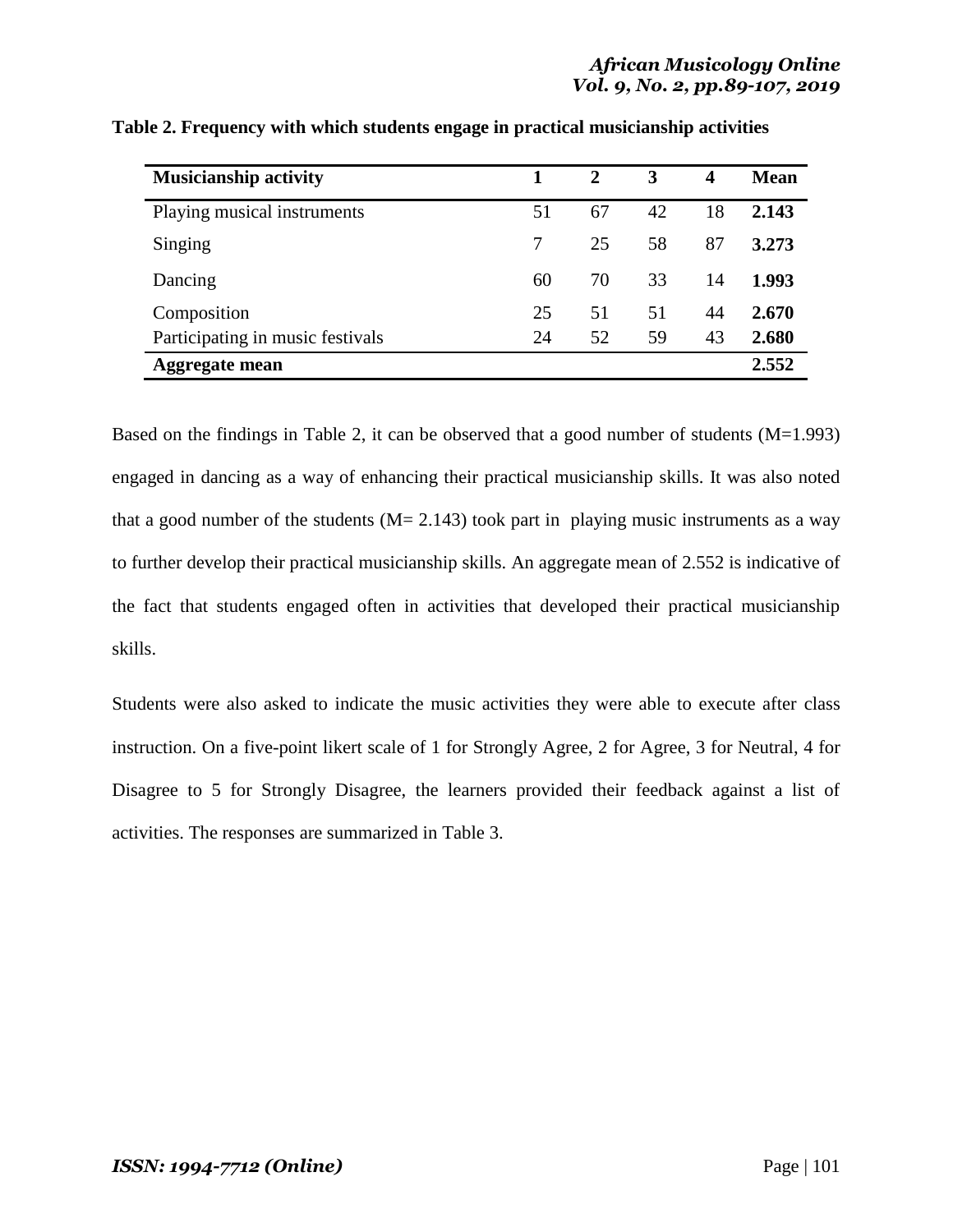| N <sub>0</sub> | <b>Activity</b> | S. Agree | Agree | <b>Neutral</b> | <b>Disagree</b> | S.              | <b>Mean</b> |
|----------------|-----------------|----------|-------|----------------|-----------------|-----------------|-------------|
|                |                 |          |       |                |                 | <b>Disagree</b> |             |
|                | Instrumentation | 4        | 67    | 48             | 53              | 5               |             |
| $\overline{2}$ | Composition     | 5        | 34    | 61             | 59              | 18              |             |
| 3              | Sight reading   | 6        | 71    | 83             | 12              | 6               |             |
| $\overline{4}$ | Notating        | 15       | 80    | 65             | 18              | -               |             |
|                | Vocal training  | 12       | 47    | 89             | 18              | 11              |             |
|                | <b>Total</b>    | 42       | 299   | 346            | 160             | 40              |             |

**Table 3. Music learning the students were able to execute after instruction**

From Table 3, a large number of students were unable to execute the given music activities after being taught in class. Among those who were able to undertake some of the music learning activities, majority considered notating and vocal training which is merely theoretical at (15) and (12) respectively.

The authors then sought to identify the music performing groups in which students belonged to outside class and frequency with which they participated in these groups. School choir, church choir, local band and community musical theatre were some of the available options. There were 33 (37.3%) students who indicated that they were participating in the school choir, 34.6% were participating in the church choir, 58.7% were members of the community musical theatre group while 40.0% were members of the local band. Table 4 presents a summary of the students' responses.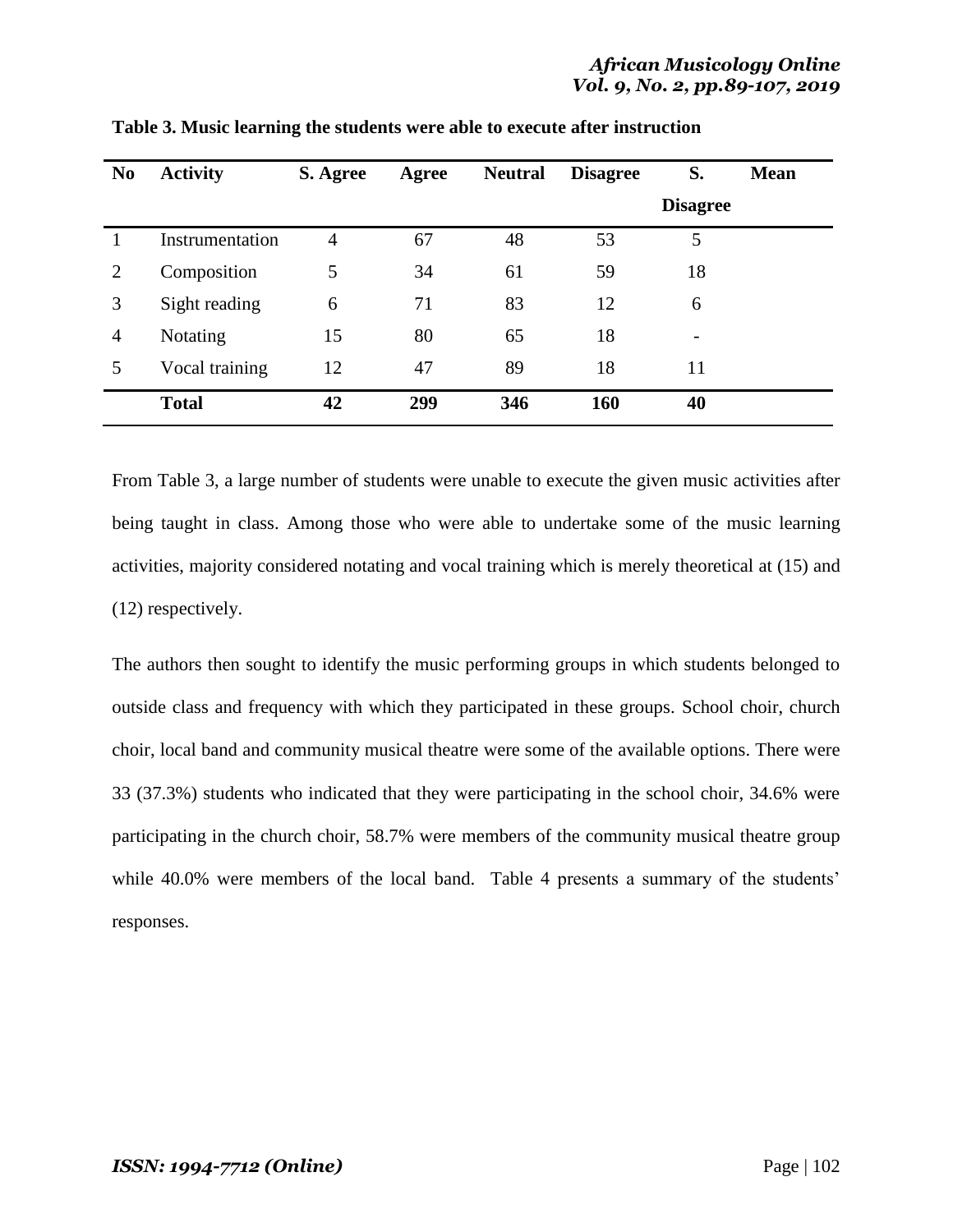| Out of class musical activities  | <b>Frequency</b> | Percentage |  |
|----------------------------------|------------------|------------|--|
| School choir                     | 33               | 18.7       |  |
| Church choir                     | 40               | 22.7       |  |
| Local band                       | 46               | 26.0       |  |
| <b>Community Musical Theatre</b> | 58               | 32.6       |  |
| <b>Total</b>                     | 177              | 100        |  |

**Table 4. Students' participation in musical activities outside class**

In addition, the teachers were also asked to mention the support activities towards enhancing practical musicianship provided by the school. A summary of the responses is presented in Table 5.

| Support activities in enhancing<br>practical musicianship Activity | <b>Frequency</b> | Percentage |
|--------------------------------------------------------------------|------------------|------------|
| Music festival participation                                       | 10               | 53         |
| Worship programmes                                                 | 5                | 26         |
| <b>Public functions</b>                                            | 4                | 21         |
| <b>Total</b>                                                       | 19               | 100        |

**Table 5. Support activities in enhancing practical musicianship Activity**

From the results presented in Table 5, music festival participation and school worship programs were the main activities that were supported by the school through which practical musicianship may be enhanced. In an observation to address this objective, this study established that choir activity was the most popular activity that majority of the students were engaged in to enhance practical musicianship amongst learners of music in all the 15 schools sampled for this study. It

# *ISSN: 1994-7712 (Online)* Page | 103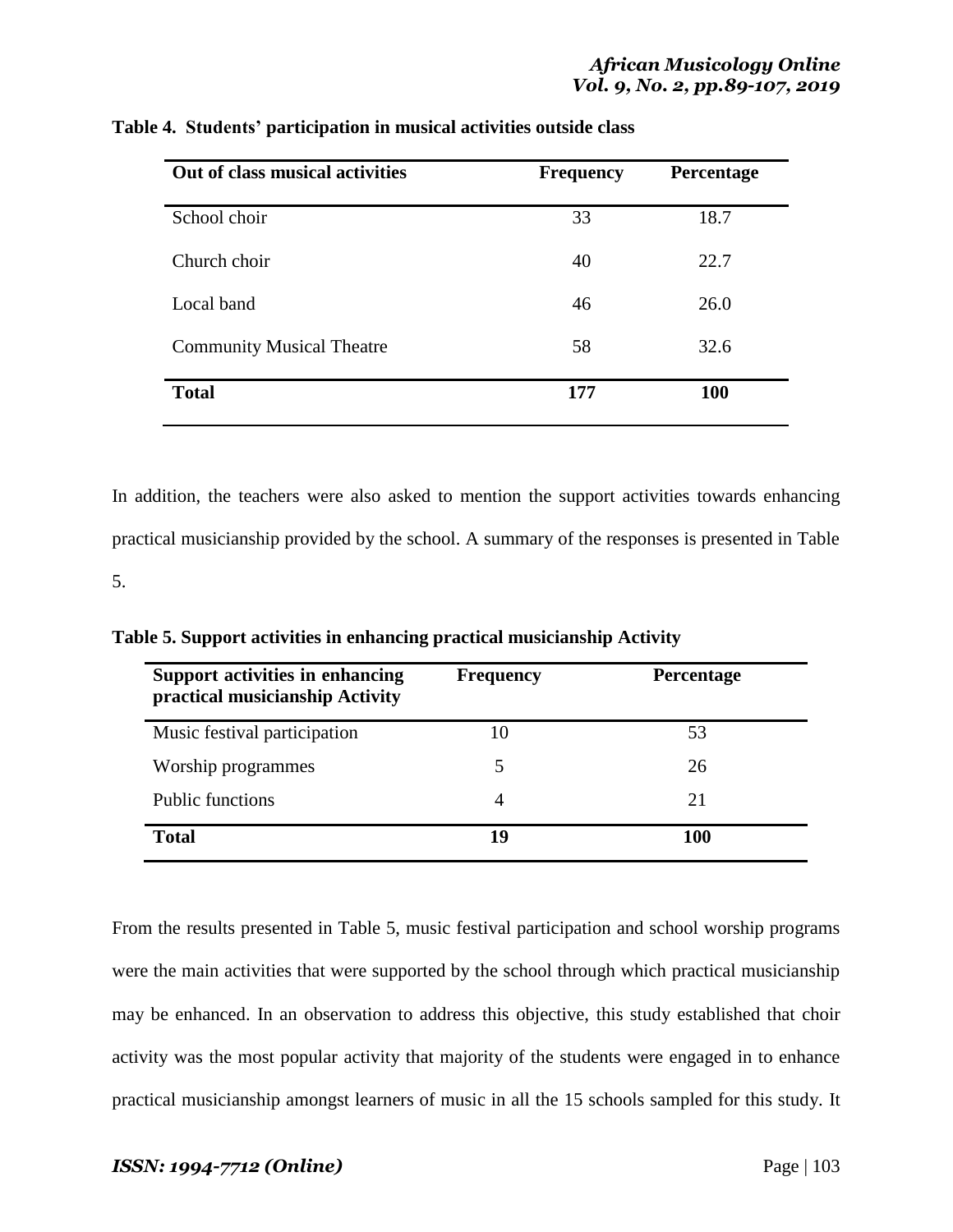is therefore clear as indicated by the teachers of music that their students engage in playing of musical instruments to enhance the development of practical musicianship. Composition of songs by the students came second in the list. In support of this finding, Akuno (1997) concurs by arguing that participation in musical activities serves as a means of educating the emotions, the mind and the intellect. Schools, colleges, universities, government as well as private groups in Kenya have different participatory music programmes in their annual calendars. It is notable that ensemble playing and singing in groups has the capacity to foster the ability to use or make music in and out of working environment or in school curriculum. Teamwork, more specifically group performances apart from encouraging the spirit of co-operation, provides opportunities for potential musicians to develop confidence when they are before an audience. Further, Hoffer (1964) buttresses the finding by noting that one of the ways of enhancing interest in Music is through the development of group performances which are inherent in practical musicianship activities.

#### **CONCLUSION**

Teachers of Music were asked to indicate the activities that their students engage in to enhance the development of practical musicianship and majority of them indicated that students rarely play musical instruments. It was also noted that most of the students only engaged in dancing which is not enough to develop their practical musicianship skills. The study findings were indicative of the fact that students rarely engaged in activities such as singing groups, instrumental bands and music festivals that could further developed their practical musicianship skills.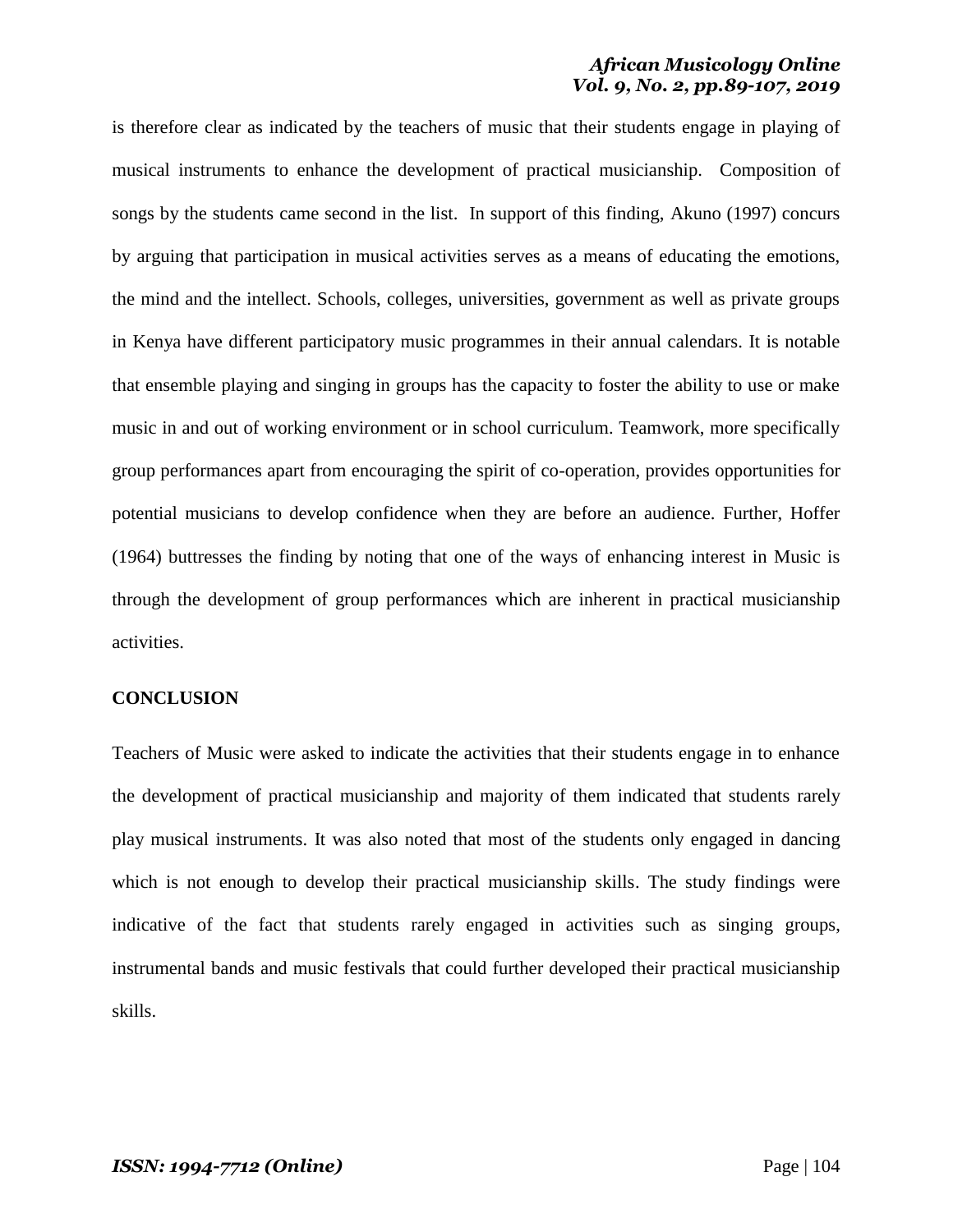#### **RECOMMENDATION**

While compulsory involvement in choirs and orchestras in schools is not advisable, there is an evident lack of awareness of musical pursuits within secondary schools in Bungoma County. Stronger marketing of activities might ensure that learners are fully aware of the music opportunities in the schools. Provision of new activities, such as jazz and popular bands, jazz choirs, folk groups and other kinds of ensembles might generate wider enthusiasm from the learners alongside traditional orchestra and choir groups.

#### **REFERENCES**

- Akuno, E. A. (1997). *The Use of Indigenous Kenyan Children's' Songs for the Development of a Primary School Music Curriculum for Kenya.* (Unpublished Ph.D. Thesis), Kingston University, London.
- Bauman, Z. (2001). Wars of the Globalization Era. *European Journal of Social Theory 4*(1), 11- 28.

\_\_\_\_\_\_\_\_\_ (2000). *Liquidity Modernity.* Cambridge: Polity Press.

- Bereiter, C. (1994). Constructivism, Socio-culturalism, and Popper's World 3. *Educational Researcher*, 23 (7), 21-23.
- Brown, H.D. (2008). *Principles of language learning and teaching*. White Plains, NY: Pearson Longman
- Brown, S. Jordania, J. (2011).Universals in the world"s musics. *Psychology of Music 41*(2) 229– 248
- Drummond, B. (1999). Classroom music teachers and post-primary curriculum: the implications of recent research in Northern Ireland' in British Journal of Music Education, 16 (1), 21- 38.
- Duckworth, A. L., Quinn, P. D. & Seligman, M.E.P. (2009). Positive predictors of teacher effectiveness. *The Journal of positive Psychology, 4*(6), 540-547.
- Elliott, D. J. (1995). *Music matters: A new philosophy of music education*. New York, NY: Oxford University Press.
- Freire, P. (1972) Pedagogy of the Oppressed. London: Penguin Publishers.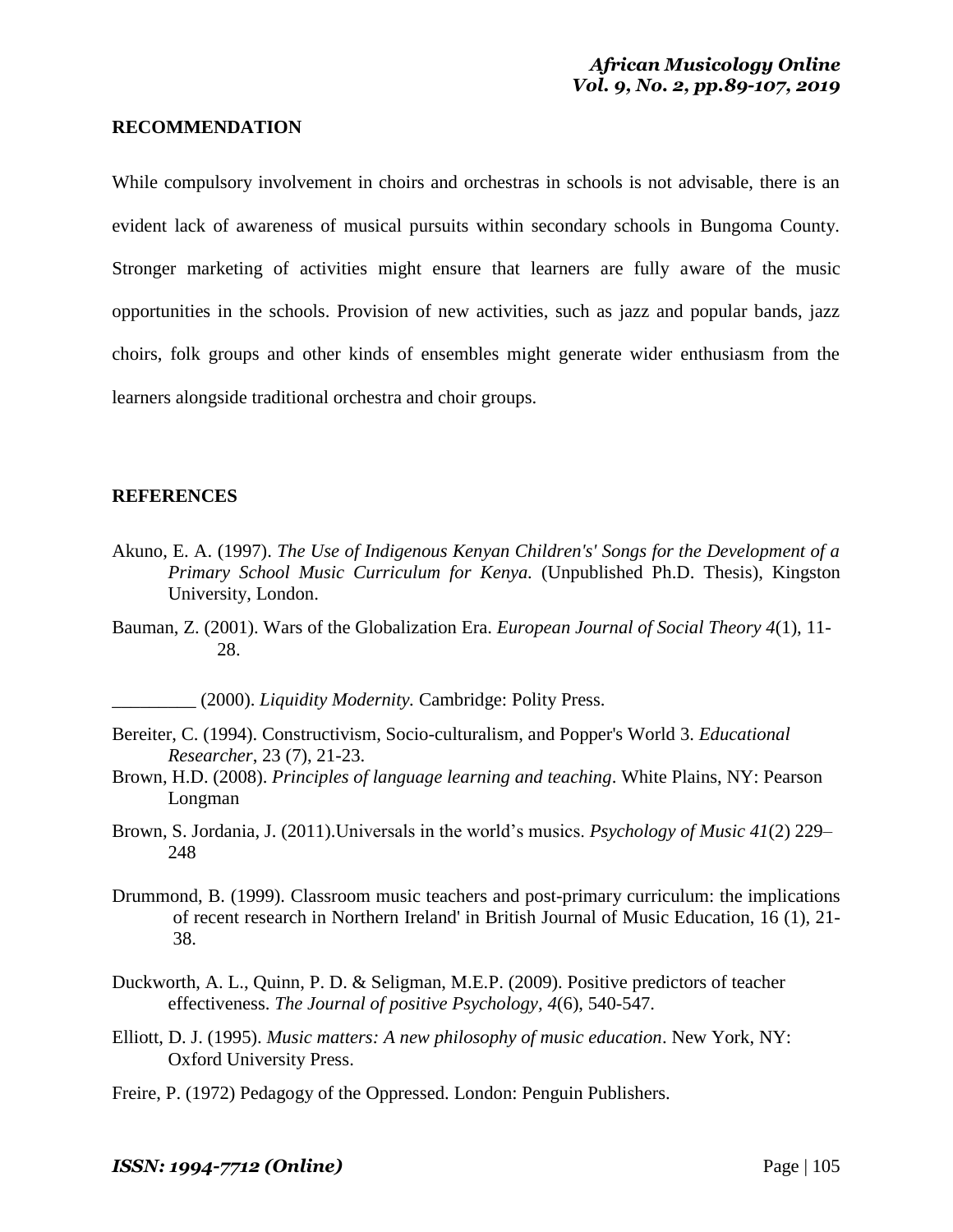Fullan, M. (2001).*Leading in a culture of change.* San Francisco: Jossey-Bass.

Georgii-Hemming, E. &Westvall, M. (2010). Teaching Music in Our Time: Student Music Teachers' Reflections on Music Education, Teacher Education and Becoming a Teacher.*Music Education Research*, 12 (4), 353-367.

Giddens, A., (1990). *The consequences of modernity*. Cambridge: Polity.

\_\_\_\_\_\_\_\_\_\_ (1991).*Modernity and self-identity*. Cambridge: Polity.

- Herrington, J., & Oliver, R. (2000). An instructional design framework for authentic learning [environments.](http://researchrepository.murdoch.edu.au/5251/) *Educational Technology Research and Development, 48*(3), 23-48
- Hoffer, C. R. (1964).*Teaching Music in Secondary School.* Wadworth Publishing Co. Belmont, Carlifonia.
- Krueger, R.A. & Casey, M.A. (2000). Focus groups A practical guide for applied research. Sage Publications Inc, Thousand Oaks.
- Langley, E. (2003). Principles of teaching: As applied to music with 63 questions and answers. Norwich: William Elkin Music Services.
- Lundberg, D., Malm, K. & Ronstr¨Om, O. (2003) Music, Media, Multiculture: Changing Music Landscapes. Stockholm: Svenskt visarkiv. Accessible on the Internet: http://www.visarkiv.se/mmm/
- Maffesoli, M. (1988). Le Temps des tribus. Paris: Méridiens Klincksieck.
- McCombs, B., & Whistler, J. (1997).The Learner-Centered Classroom and School.Strategies for Increasing Student Motivation and Achievement. Sam Francisco: Jossey Bass Publishers.
- Onosanya, S. A.,& Omosewo, E. O. (2011). Effect of improvised and standard instructional materials on secondary school students" academic performance in music in Ilorin, Nigeria. *Singapore Journal of Scientific Research, 1*(1), 68 – 76.
- Philpott, D. (2001). *Revolutions in sovereignty: How ideas shaped modern international relations*. California: Princeton University Press.
- Plummerridge, C. (1999). Aesthetic education and the practice of music teaching. *British Journal of Music Education, 16*(2), 115 -122.
- Ruud, E. (1997). *Music and identity.* Oslo: Universitetsforlaget.
- Sernhede, O. (2006*)."Teaching Music in our time: student music teachers' reflections on Music education, teacher education and becoming a teacher',* in U. P. Lundgren (Ed.), (pp. 11– 19). Stockholm: Accessible on the Internet: http://www.cm.se/webbshop\_vr/pdfer/Rapport%204.2006.pd
- Smiers, J. (2003). *Arts under pressure: Promoting cultural diversity in the age of globalization*. London: Zed Books.